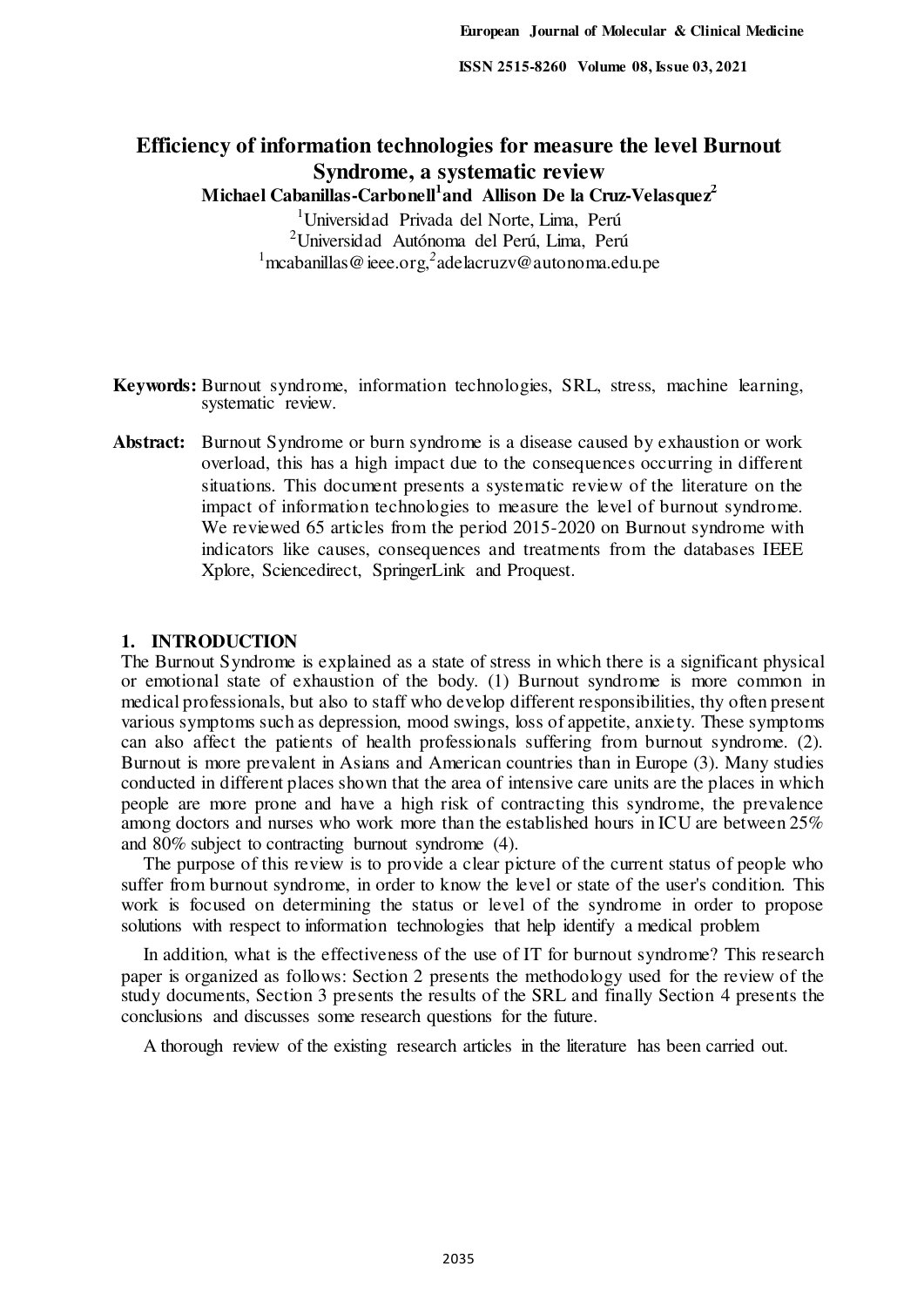#### **2. METHODOLOGY**

#### *2.1 Research questions*

| ID                          | <b>Research</b><br><b>Question</b>                                                                          | <b>Justification</b>                                                                                             |
|-----------------------------|-------------------------------------------------------------------------------------------------------------|------------------------------------------------------------------------------------------------------------------|
| <b>RQ</b><br>1              | What IT or<br>technique is most<br>commonly used<br>for Burnout<br>Syndrome?                                | Identify what<br>type of IT or<br>technique is<br>most commonly<br>used for the<br>study of Burnout<br>syndrome. |
| <b>RQ</b><br>$\overline{2}$ | Which continents<br>make the greatest<br>use of IT tools for<br>the study of<br><b>Burnout</b><br>syndrome? | Determine in<br>which continents<br>the study of<br><b>Burnout</b><br>Syndrome is<br>most prevalent              |
| R <sub>0</sub><br>3         | Which IT tool is<br>most effective in<br>the study of<br><b>Burnout</b><br>syndrome?                        | Identify the<br>effectiveness of<br>IT tools used for<br><b>Burnout</b><br>syndrome.                             |

## TABLE I RESEARCH QUESTION

The PRISMA (Preferred Reporting Items for Systematic Reviews and Meta-Analyses) guide will be used to write the article based on the systematic reviews in this article.

## *2.2 Search Strategy*

With the objective to solve the above research questions, we reviewed articles and SLRs from the following databases: IEEExplore, ScienceDirect, SpringerLink and PROQUEST, we found 39 articles between 2015-2020.

The following words were used to search for these articles: "burnout syndrome"," IT"," SLR"," IT for stress".

#### *2.3 Inclusion and exclusion criteria*

Criterion E1 was applied in the first filter to reduce the number of articles investigated. For the second filter, criteria I1, I2 and I3 were applied, For the second filter, criteria I1, I2 and I3 were applied, according to which 10 were eliminated; with criterion I4, articles related to the problem were filtered and 5 were eliminated. After determining criteria E2 and E3, 50 review articles were concluded

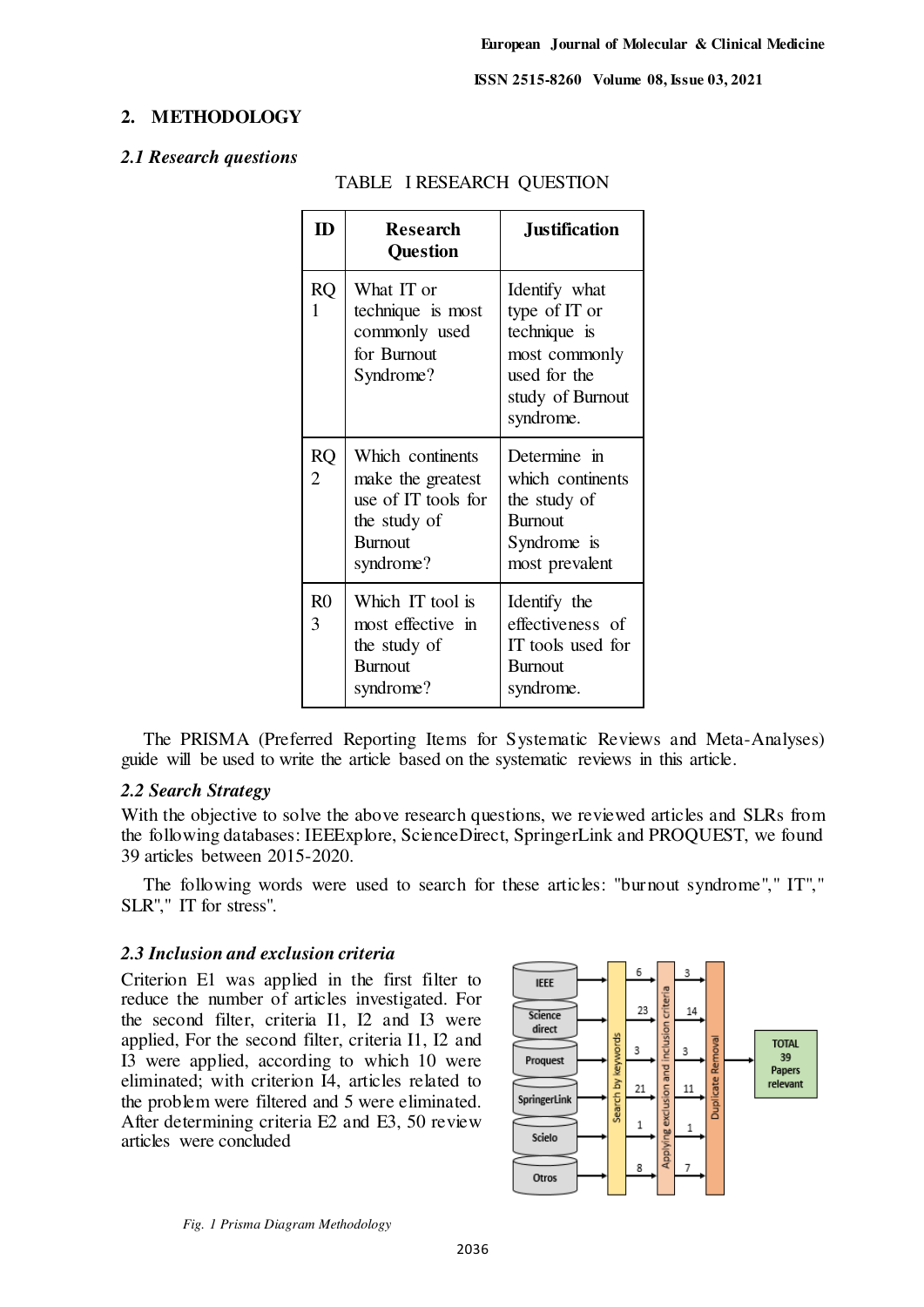| <b>Criteria</b>      |                                                                                                       |                                                |
|----------------------|-------------------------------------------------------------------------------------------------------|------------------------------------------------|
| <b>Inclusi</b><br>on | $\mathbf{I}$<br>Articles related to the use of<br>IT in medical problems such<br>as Burnout syndrome. |                                                |
|                      | $\mathbf{I2}$                                                                                         | Articles published from<br>2015 to 2020        |
|                      | I3                                                                                                    | Articles under the SLR<br>method               |
|                      | $\mathbf{I}4$                                                                                         | Articles with Burnout<br>syndrome as a problem |
| <b>Exclusi</b>       | E<br>1                                                                                                | Similar articles in several<br>databases       |
| on                   | E<br>$\overline{2}$                                                                                   | Articles published in<br>different years       |
|                      | E<br>3                                                                                                | Articles with other review<br>methodology      |

## TABLE II INCLUSION AND EXCLUSION CRITERIA

*Fig. 2 Number of databases found by year*

## *2.4 Methods of analysis and item extraction*



*Fig. 3 Article analysis and extraction*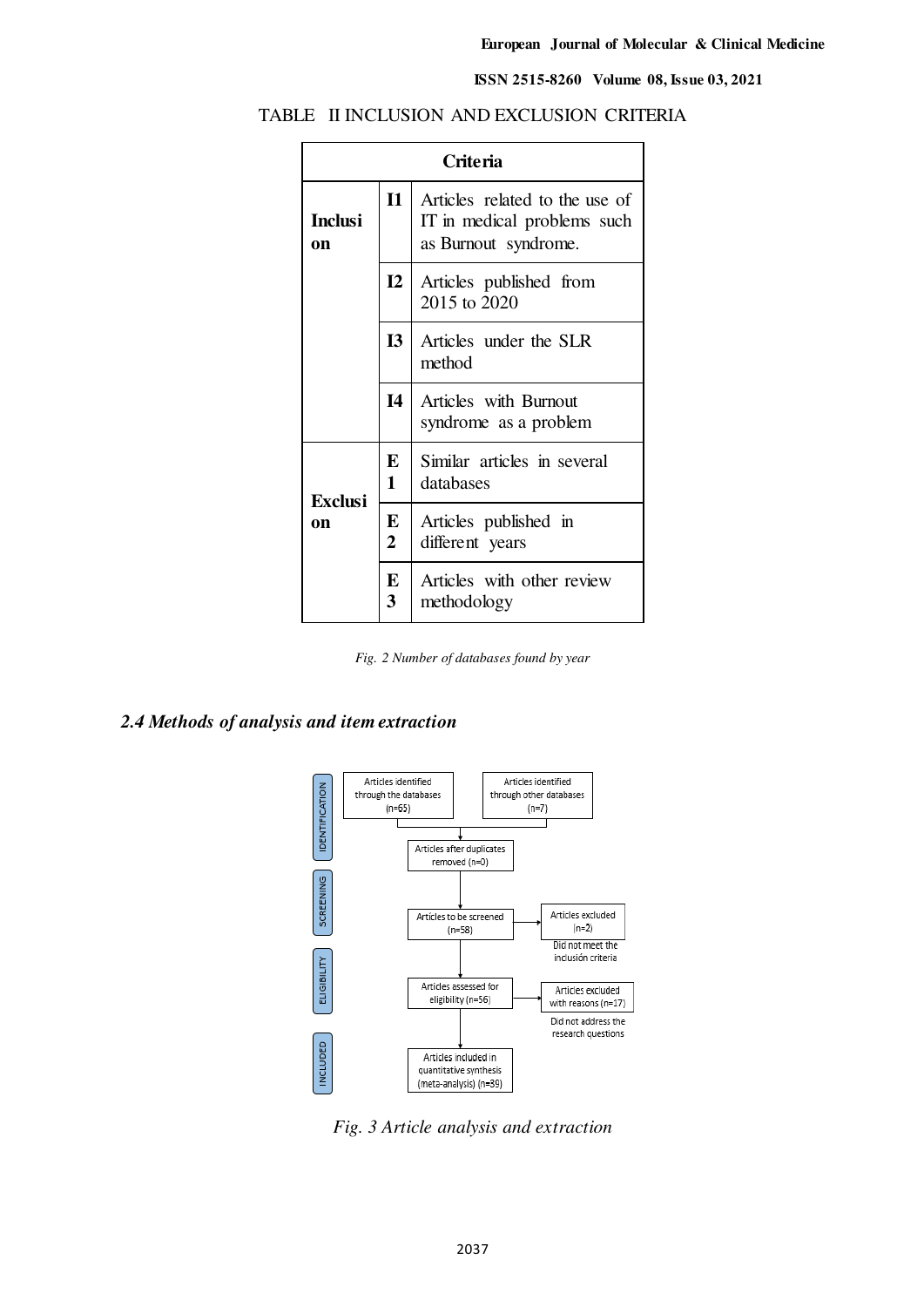Sixty-five articles found in the databases related to the subject were analyzed, of which seven articles were discarded because they were from other databases, leaving 56, of which 17 were eliminated, leaving 39.

#### **3. RESULTS**

#### *3.1 Number of databases found per year*



According to the graph in the Science direct database more articles were found between 2019 and 2020.while the IEEE xplore, Proquest and Scielo databases did not find many articles.

#### *3.2 Charts answering the questions*

#### *3.2.1 Articles found by Continent and IT tool*



According to Figure IV, in the continent of Europe, Africa and Asia there are more IT tools for Burnout syndrome, as well as derived, while in Africa it was found an article with application of IT tool.

## *3.2.2 Articles found according to technique and IT tool.*

*TABLE III ARTICLES FOUND ACCORDING TO TI TECHNIQUE AND TOOLS* 

| <b>Tool</b> or<br><b>Technique</b> | <b>Articles found</b> |    |      |
|------------------------------------|-----------------------|----|------|
| <b>Machine</b>                     | According             | tΩ | the. |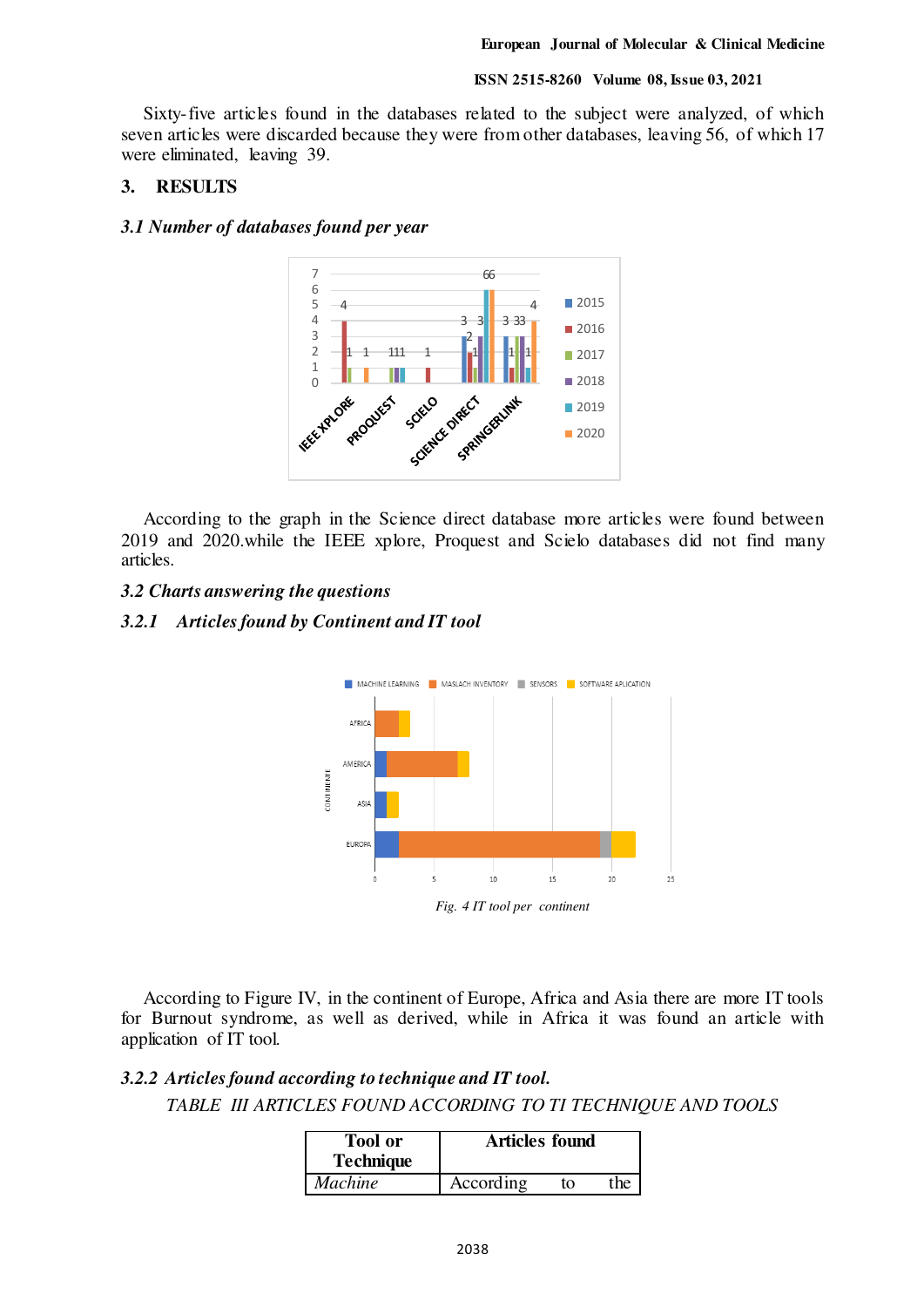| Learning                                      | authors: (Govêia et al.,<br>2018), (Panicker<br>and<br>Gayathri,<br>2019), (Sağbaş,<br>Korukoglu and Balli,<br>2020).                                                                                                                                                                                                                                                                                                                                                                                                                                                                                                                                                                       |
|-----------------------------------------------|---------------------------------------------------------------------------------------------------------------------------------------------------------------------------------------------------------------------------------------------------------------------------------------------------------------------------------------------------------------------------------------------------------------------------------------------------------------------------------------------------------------------------------------------------------------------------------------------------------------------------------------------------------------------------------------------|
| Data Mining                                   | According to the author:<br>(Mosquera, Parra-<br>Osorio and Castrillón,<br>2016).                                                                                                                                                                                                                                                                                                                                                                                                                                                                                                                                                                                                           |
| Mobile<br>Aplication                          | According<br>the<br>to<br>authors: Solís-Galván<br>J.A., (2021), (Rohani et<br><i>al.</i> , 2018), Humasgi.<br>S, 2018.                                                                                                                                                                                                                                                                                                                                                                                                                                                                                                                                                                     |
| Software<br>Aplication                        | According<br>the<br>to<br>authors: (Torous et al.,<br>2019), (Hung<br>and<br>Picard,<br>$2016$ , $(Di$ Alesio and<br>Sen, 2018), (Sağbaş,<br>Korukoglu and Balli,<br>2020), (Asgari,<br>Jafari<br>Ramazani.<br>and<br>$2017$ ), (Shen<br>and<br>Spruit, 2019).                                                                                                                                                                                                                                                                                                                                                                                                                              |
| <b>Maslach</b><br><b>Burnout</b><br>Inventory | the<br>According<br>to<br>authors: (Macía-<br>Rodríguez et<br>al.,<br>2020), (Mutair <i>et</i><br>al.<br>2020), (Faivre,<br>G.,<br>Kielwasser, 2018), (Juliá-<br>Sanchis<br>et<br>al.<br>2019), (Martinelli,<br>Frattolillo and Sansone,<br>2020), (Vévodová et al.,<br>2016), (Hall, Schmader<br>Croft,<br>and<br>2015),<br>(Maldonado-Macías<br>et<br>al., 2015), (Rohani<br>et<br>al., 2018), (Rizo-Baeza<br><i>et al.</i> , 2018), (Torre,<br>Santos Popper<br>and<br>Bergesio,<br>2019), (Thomas,<br><b>Bantz</b><br>McIntosh,<br>and<br>2019), (Pliss and Perova,<br>2017), (Timenetsky<br>et<br><i>al.</i> , 2015). Myakotnykh,<br>V. S. and Borovkova, T.<br>A. (2017), (Hamed, Abd |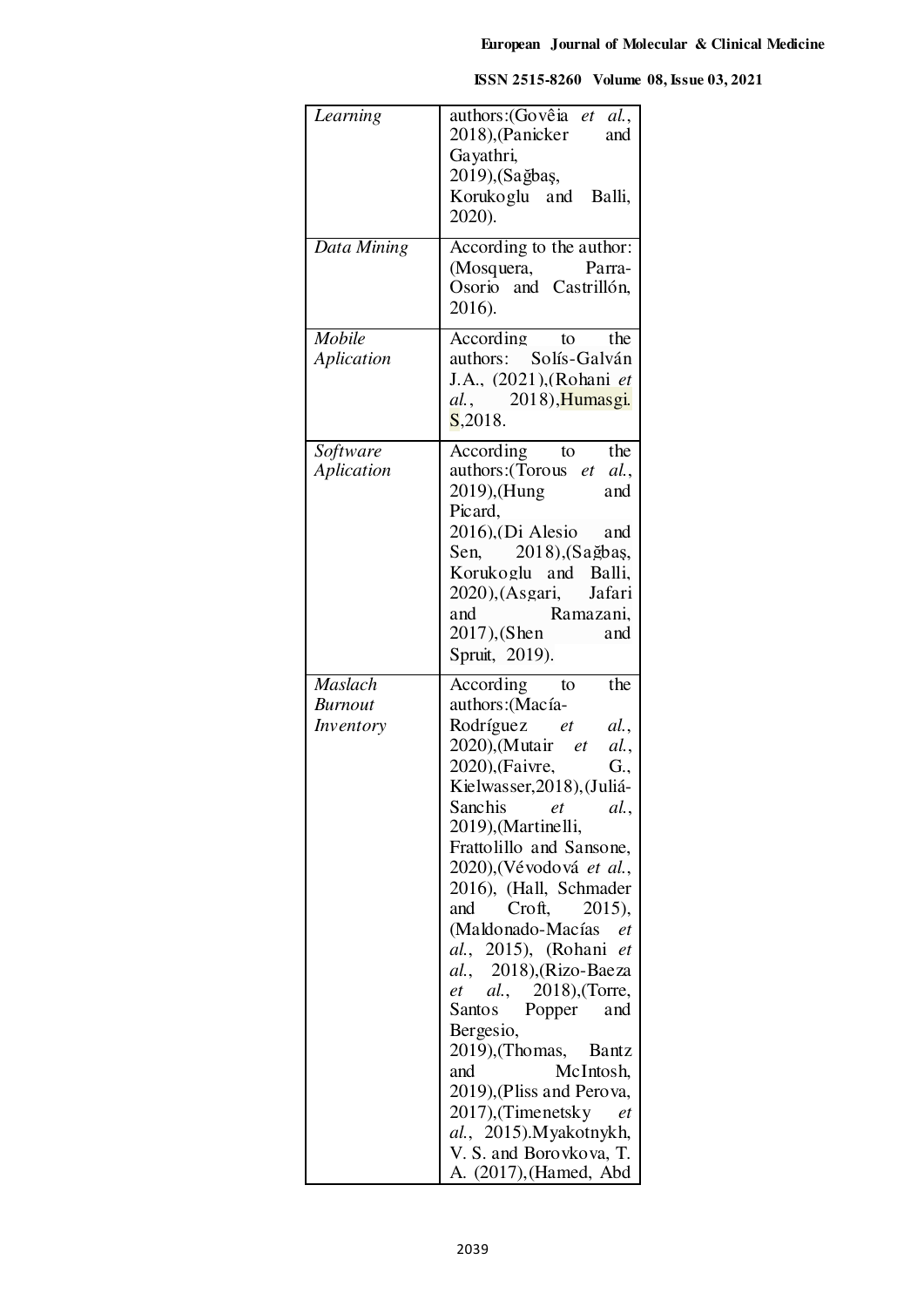|         | Elaziz and Ahmed,               |
|---------|---------------------------------|
|         | $2020$ ), (Njim <i>et al.</i> , |
|         | 2018), (Fumis et al.,           |
|         | $2017$ ), Grigorescu, S.,       |
|         | Cazan,<br>AM.                   |
|         | Grigorescu, O.D. et             |
|         | <i>al.</i> (2018), (Monsalve-   |
|         | Reyes <i>et al.</i> , 2018),    |
|         | (Nolan, Dockrell and            |
|         | Crowe, 2020), (Schoeps          |
|         | <i>et al.</i> , 2019).          |
| Sensors | (Kikhia <i>et al.</i> , 2018)   |

According to the table III, Maslach Burnout Inventory is the most used technique. While Mobile application and use of Software application with a number of 3 articles found and 1 with Data Mining application.

#### *3.2.3 IT tools and technique with greater effectiveness with respect to Burnout syndrome*



Fig. 5 Effectiveness of IT techniques and tools

According to the graph, the use of application software for the study of Burnout syndrome is more efficient, as well as mobile applications and analysis with Machine Learning.

| Articles             | <b>Results</b>      |
|----------------------|---------------------|
|                      | According to the    |
|                      | results obtained    |
|                      | the<br>from         |
|                      | questionnaire,      |
|                      | machine learning    |
| (Govêia et al.,      | approaches were     |
| 2018), (Panicker and | applied to predict  |
| Gayathri,            | the symptoms of     |
| 2019), (Sağbaş,      | burnout and<br>by   |
| Korukoglu and Balli, | applying<br>an      |
| 2020).               | emotion detection   |
|                      | the<br>system,      |
|                      | different machine   |
|                      | learning prediction |
|                      | models obtained an  |
|                      | accuracy of more    |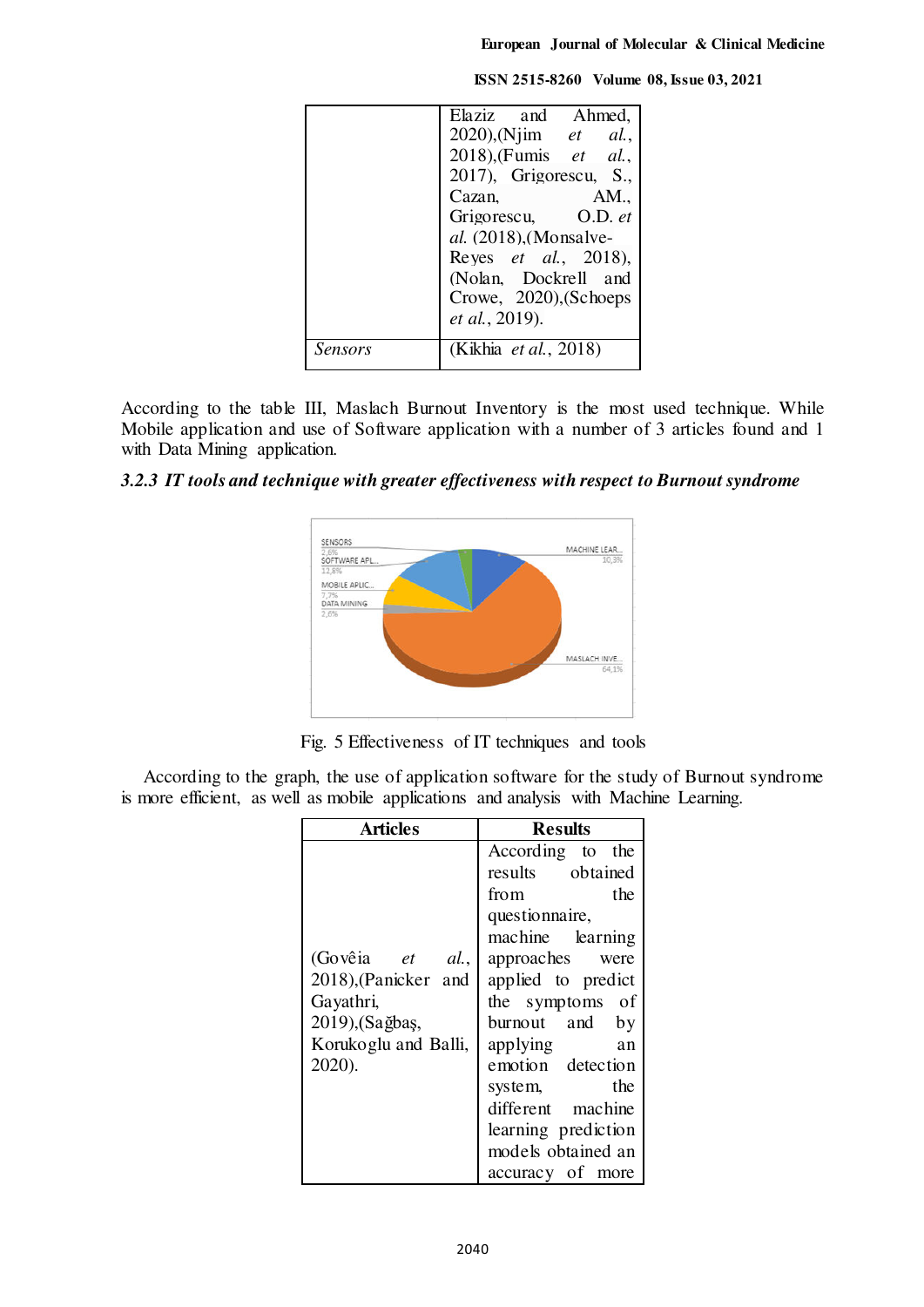| ISSN 2515-8260 Volume 08, Issue 03, 2021 |
|------------------------------------------|
|                                          |

|                                                                                                                                                                                                                                                                                                                   | than $70\%$ of the<br>cases.                                                                                                                                                                                                                     |
|-------------------------------------------------------------------------------------------------------------------------------------------------------------------------------------------------------------------------------------------------------------------------------------------------------------------|--------------------------------------------------------------------------------------------------------------------------------------------------------------------------------------------------------------------------------------------------|
| (Mosquera, Parra-<br>Osorio<br>and<br>Castrillón, 2016)                                                                                                                                                                                                                                                           | In this article, an<br>1100 sample was<br>analyzed<br>by<br>applying data<br>mining techniques<br>and J48 and Naive<br><b>Bayes</b><br>classification trees,<br>allowing a higher<br>accuracy compared<br>to the clinical<br>diagnosis.          |
| (Solís-Galván<br>J.A., et<br>al., 2021), (Rohani et<br>al., 2018), Hunasgi,<br>S., Koneru,<br>A.,<br>Rudraraju,<br>A.,<br>Manvikar, V., &<br>M.<br>Vanishree,<br>(2018)                                                                                                                                           | These articles<br>found that the<br>values analyzed<br>using software and<br>sensors<br>were<br>significantly higher<br>compared to<br>traditional tests,<br>and the results<br>were evaluated<br>using a paired t-<br>test.                     |
| (Torous et al.,<br>2019), (Hung<br>and<br>Picard,<br>2016), (Di Alesio and<br>Sen, 2018), (Asgari,<br>Jafari and Ramazani,<br>2017),(Shen<br>and<br>Spruit, 2019),                                                                                                                                                | Through the use of<br>Pearson's<br>correlation<br>coefficient, the<br>variables to be<br>analyzed showed a<br>significant<br>relationship, giving<br>greater precision on<br>the organizational<br>stressors.                                    |
| (Macía-Rodríguez et<br>al., 2020), (Mutair et<br><i>al.</i> , 2020), (Faivre,<br>G., Kielwasser, H.,<br>Bourgeois,<br>M.,<br>Panouilleres, M.,<br>Loisel, F., & Obert,<br>2018), (Juliá-<br>L.<br>Sanchis<br>et<br><i>al.</i> ,<br>2019), (Martinelli,<br>Frattolillo<br>and<br>Sansone,<br>2020),(Vévodová<br>et | The study was<br>carried out with the<br>Maslach Burnout<br>questionnaire and<br>basic<br>empathy<br>scale, where the<br>correlation between<br>the quality of life<br>of the respondents<br>and the level of<br>burnout<br>was<br>demonstrated. |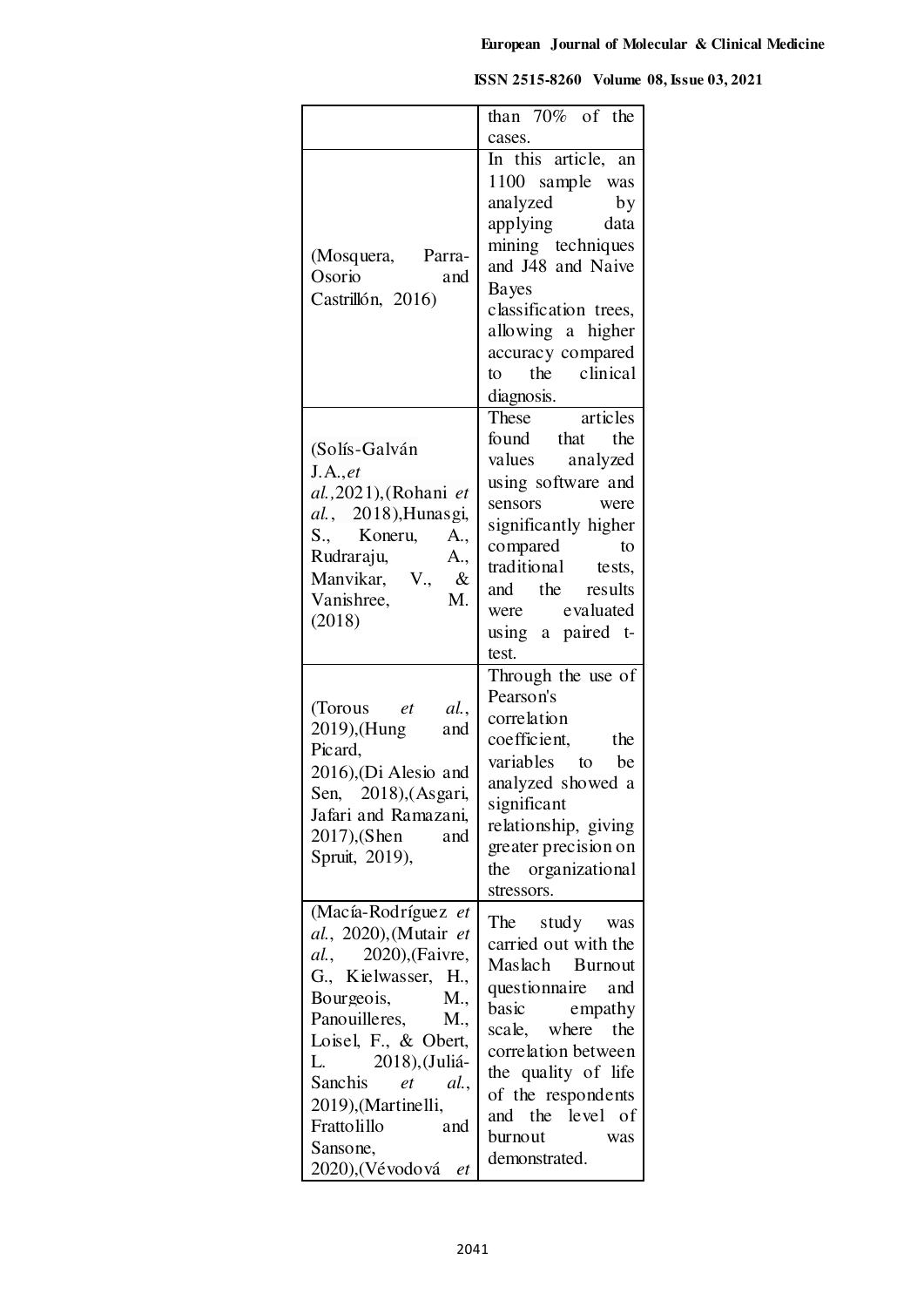| 2016), (Hall,<br>al.,                          |                       |
|------------------------------------------------|-----------------------|
| Schmader and Croft,                            |                       |
| $2015$ ), (Njim et al.,                        |                       |
| 2018), (Rohani et al.,                         |                       |
|                                                |                       |
| 2018), (Martinelli,                            |                       |
| Frattolillo<br>and                             |                       |
| Sansone,                                       |                       |
| 2020), (Rizo-Baeza et                          |                       |
| 2018), (Torre,<br>al.,                         |                       |
| Santos Popper and                              |                       |
|                                                |                       |
| Bergesio,<br>2019),                            |                       |
| (Thomas, Bantz and                             |                       |
| McIntosh,                                      |                       |
| 2019), (Pliss<br>and                           |                       |
| Perova,                                        |                       |
| 2017), (Timenetsky                             |                       |
| al.,<br>2015),<br>et                           |                       |
| (Myakotnykh, V.S.,                             |                       |
|                                                |                       |
| Boro vko va,                                   |                       |
| T.A., 2017), (Hamed,                           |                       |
| Elaziz<br>Abd<br>and                           |                       |
| Ahmed, 2020), (Njim                            |                       |
| et al., 2018), (Fumis                          |                       |
| et al., 2017), (Rizo-                          |                       |
| Baeza et al., 2018),                           |                       |
|                                                |                       |
| (Grigorescu,<br>S.<br>$\overline{\phantom{a}}$ |                       |
| 2018), (Monsalve-                              |                       |
| Reyes<br>al.<br>et                             |                       |
| 2018), (Nolan,                                 |                       |
| Dockrell and Crowe,                            |                       |
| $2020$ ), (Schoeps<br>et                       |                       |
| <i>al.</i> , 2019)                             |                       |
|                                                | The results indicate  |
|                                                | that the information  |
|                                                | extracted from the    |
|                                                |                       |
|                                                | sensors<br>can        |
|                                                | facilitate<br>and     |
|                                                | the<br><i>improve</i> |
|                                                | understanding<br>of   |
|                                                | behavioral patterns   |
|                                                | and,<br>as<br>a       |
| (Kikhia <i>et al.</i> , 2018)                  | consequence, the      |
|                                                |                       |
|                                                | efficiency of care    |
|                                                | interventions,        |
|                                                | generating<br>a       |
|                                                | positive impact on    |
|                                                | the quality of the    |
|                                                | clinical assessment   |
|                                                | оf<br>process         |
|                                                | individuals.          |
|                                                |                       |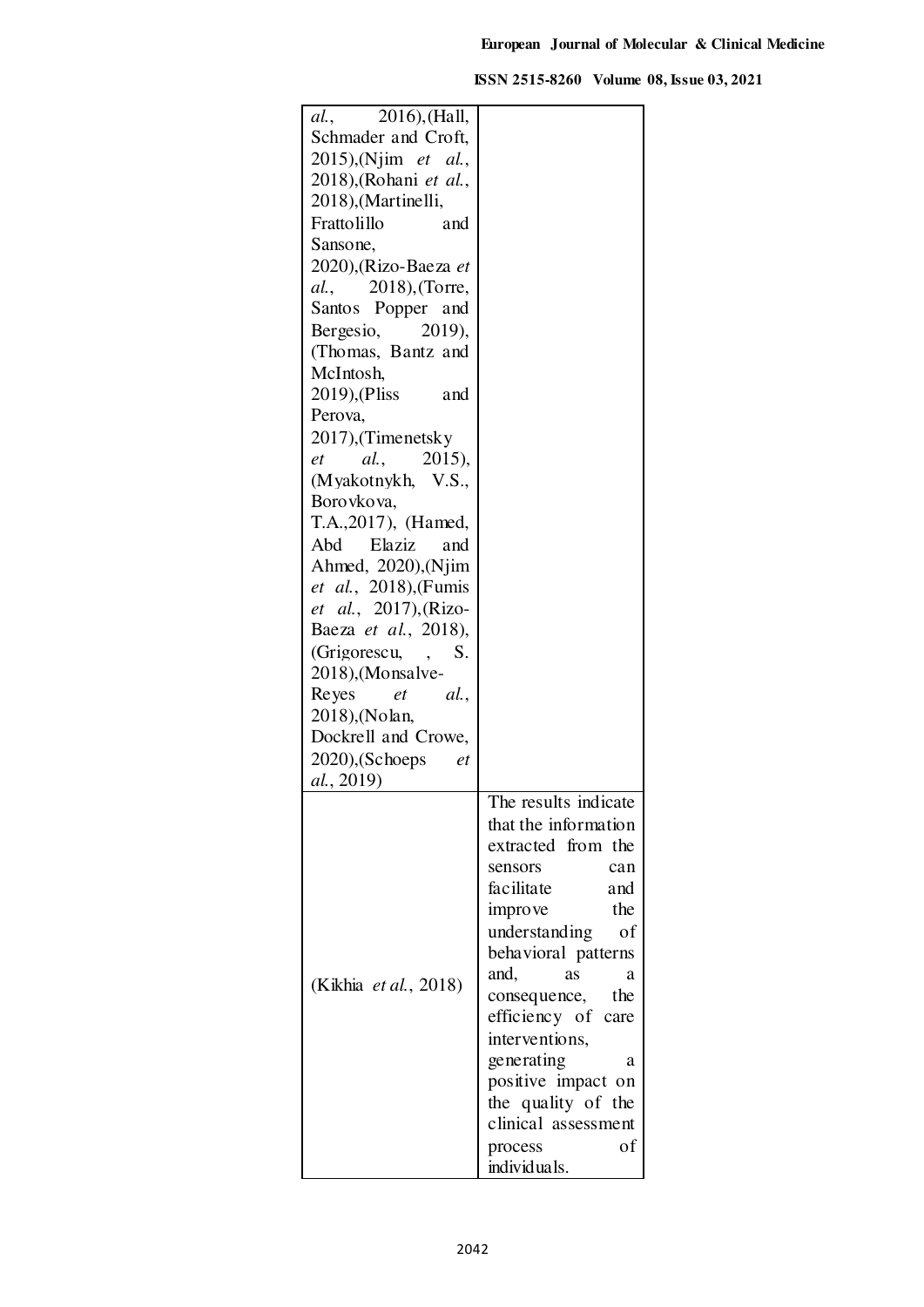## **4. DISCUSSIONS**

According to the above mentioned, the following questions are justified:

## **RQ1: What IT or technique is most commonly used for Burnout Syndrome?**

According to Table III, the most used technique is the Maslach Inventory questionnaire for the prognosis of Burnout syndrome, which determines the level of stress or anxiety that a person has in their work environment. With respect to the tools used for the treatment and detection of burnout syndrome, Software application and Machine learning are used for the analysis of indicators such as symptoms and possible consequences, as well as Mobile application, since it uses software implemented with sensors to determine physiological factors.

## **RQ2: Which continents make the greatest use of IT tools for the study of Burnout syndrome?**

According to the results shown in Figure 4, continents such as Europe, America and Asia have a greater impact of the implementation of IT tools due to the effectiveness in obtaining indicators and analysis. Although software is currently being developed for the health area, but the level is very low with respect to psychological problems such as this syndrome.

## **RQ3: Which IT tool is most effective in the study of Burnout syndrome?**

According to Figure 6 and Table IV, as a technique the use of the Maslach Inventory questionnaire as it allows to identify the symptoms of burnout, in the case of IT tool, the application of Machine Learning and software application have an intermediate percentage because according to the data obtained from a software or mobile application can create predictive algorithms for them most of the articles found have a high percentage accuracy. The use of mobile applications has a percentage of 21.4 %, an average effectiveness can be determined since it does not evaluate the results of symptoms with respect to burnout syndrome, but it does fulfill its role as a means of data extraction.

## **5. CONCLUSIONS**

This article presented a systematic review of the literature on the effectiveness of information technologies to measure burnout syndrome, considering articles from 2015 to 2020, systematizing 65 articles, concluding that the use of software or mobile applications allows a better extraction and measurement of the symptoms of burnout syndro me and the analysis with Machine learning would help us to predict when a person has a tendency to suffer from this syndrome and would help many companies to propose preventive solutions. That is why it is recommended to develop mobile applications with the Maslach Burnout Inventory test, since this assessment allows to accurately determine the symptoms of Burnout syndrome. The results of this systematic review may allow us to consider further research on the application of information technologies in diseases derived from Burnout syndrome.

#### **REFERENCES**

- (Dimitriu et al., 2020) Asgari, F., Jafari, M. and Ramazani, A. (2017) 'Investigating the relationship between organizational factors of stress and delay of software projects in a large knowledge based company', Independent Journal of Management & Production, 8(1), pp. 15–33. doi: 10.14807/ijmp.v8i1.487.
- Di Alesio, S. and Sen, S. (2018) 'Using UML/MARTE to support performance tuning and stress testing in real-time systems', Software and Systems Modeling, 17(2), pp. 479–508. doi: 10.1007/s10270-017-0585-x.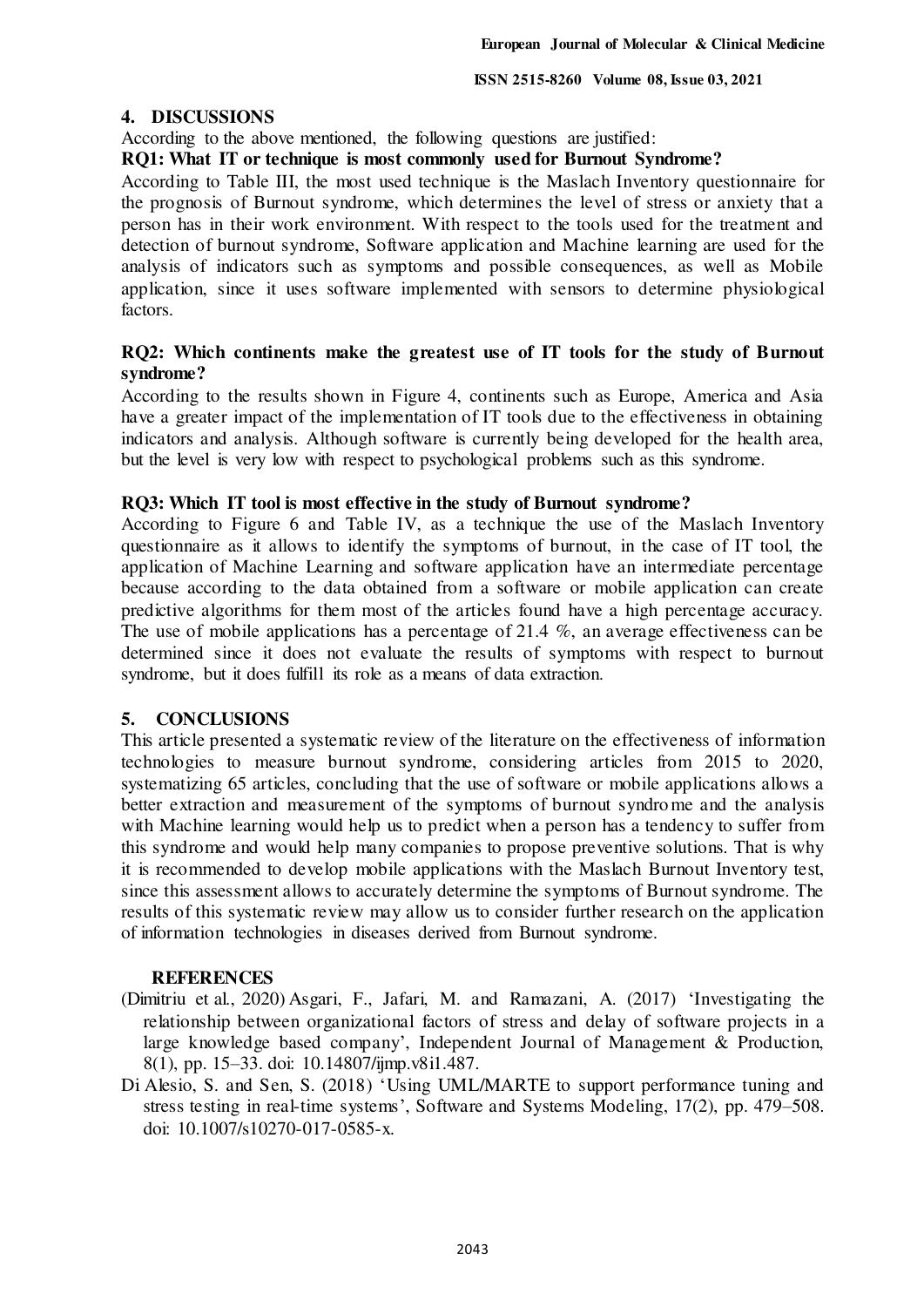- Dimitriu, M. C. T. et al. (2020) 'Burnout syndrome in Romanian medical residents in time of the COVID-19 pandemic', Medical Hypotheses, 144(May), p. 109972. doi: 10.1016/j.mehy.2020.109972.
- Fumis, R. R. L. et al. (2017) 'Moral distress and its contribution to the development of burnout syndrome among critical care providers', Annals of Intensive Care, 7(1), pp. 1–8. doi: 10.1186/s13613-017-0293-2.
- Govêia, C. S. et al. (2018) 'Association between burnout syndrome and anxiety in residents and anesthesiologists of the Federal District', Brazilian Journal of Anesthesiology (English Edition), 68(5), pp. 442–446. doi: 10.1016/j.bjane.2018.02.006.
- Hall, W. M., Schmader, T. and Croft, E. (2015) 'Engineering Exchanges: Daily Social Identity Threat Predicts Burnout Among Female Engineers', Social Psychological and Personality Science, 6(5), pp. 528–534. doi: 10.1177/1948550615572637.
- Hamed, R. A., Abd Elaziz, S. Y. and Ahmed, A. S. (2020) 'Prevalence and predictors of burnout syndrome, post-traumatic stress disorder, depression, and anxiety in nursing staff in various departments', Middle East Current Psychiatry, 27(1). doi: 10.1186/s43045-020- 00044-x.
- Hung, H. and Picard, R. W. (2016) 'Automating the Recognition of Stress and Emotion', pp.  $3 - 7$ .
- Juliá-Sanchis, R. et al. (2019) 'Measuring the levels of burnout syndrome and empathy of Spanish emergency medical service professionals', Australasian Emergency Care, 22(3), pp. 193–199. doi: 10.1016/j.auec.2019.04.003.
- Kikhia, B. et al. (2018) 'Utilizing ambient and wearable sensors to monitor sleep and stress for people with BPSD in nursing homes', Journal of Ambient Intelligence and Humanized Computing, 9(2), pp. 261–273. doi: 10.1007/s12652-015-0331-6.
- Macía-Rodríguez, C. et al. (2020) 'Burnout syndrome in internal medicine specialists and factors associated with its onset', Revista Clínica Española (English Edition), 220(6), pp. 331–338. doi: 10.1016/j.rceng.2019.10.010.
- Maldonado-Macías, A. et al. (2015) 'Determination of Burnout Syndrome among Middle and Senior Managers in Manufacturing Industry in Ciudad Juarez', Procedia Manufacturing, 3(Ahfe), pp. 6459–6466. doi: 10.1016/j.promfg.2015.07.927.
- Martinelli, N., Frattolillo, M. and Sansone, V. (2020) 'High prevalence of burnout syndrome in orthopedic nurses in Italy', International Journal of Orthopaedic and Trauma Nursing, 37(May 2019), p. 100747. doi: 10.1016/j.ijotn.2019.100747.
- Monsalve-Reyes, C. et al. (2018) 'Burnout syndrome and its prevalence in primary care nursing: a systematic review and meta-analysis.BMC Family Practice[revista en internet] 2018 [acceso 09 de junio del 2020]; 19(1): 59.', BMC Family Practice, 19(59), pp. 1–7. Available at:  $\alpha$

https://www.ncbi.nlm.nih.gov/pmc/articles/PMC5944132/pdf/12875\_2018\_Article\_748.pd f.

- Mosquera, R., Parra-Osorio, L. and Castrillón, O. D. (2016) 'Metodología para la predicción del grado de riesgo psicosocial en docentes de colegios colombianos utilizando técnicas de minería de datos', Informacion Tecnologica, 27(6), pp. 259–272. doi: 10.4067/S0718- 07642016000600026.
- Mutair, A. Al et al. (2020) 'Examining and adapting the psychometric properties of the maslach burnout inventory-health services survey (MBI-HSS) among healthcare professionals', Applied Sciences (Switzerland), 10(5). doi: 10.3390/app10051890.
- Njim, T. et al. (2018) 'Determinants of burnout syndrome among nursing students in Cameroon: Cross-sectional study', BMC Research Notes, 11(1), pp. 1–6. doi: 10.1186/s13104-018-3567-3.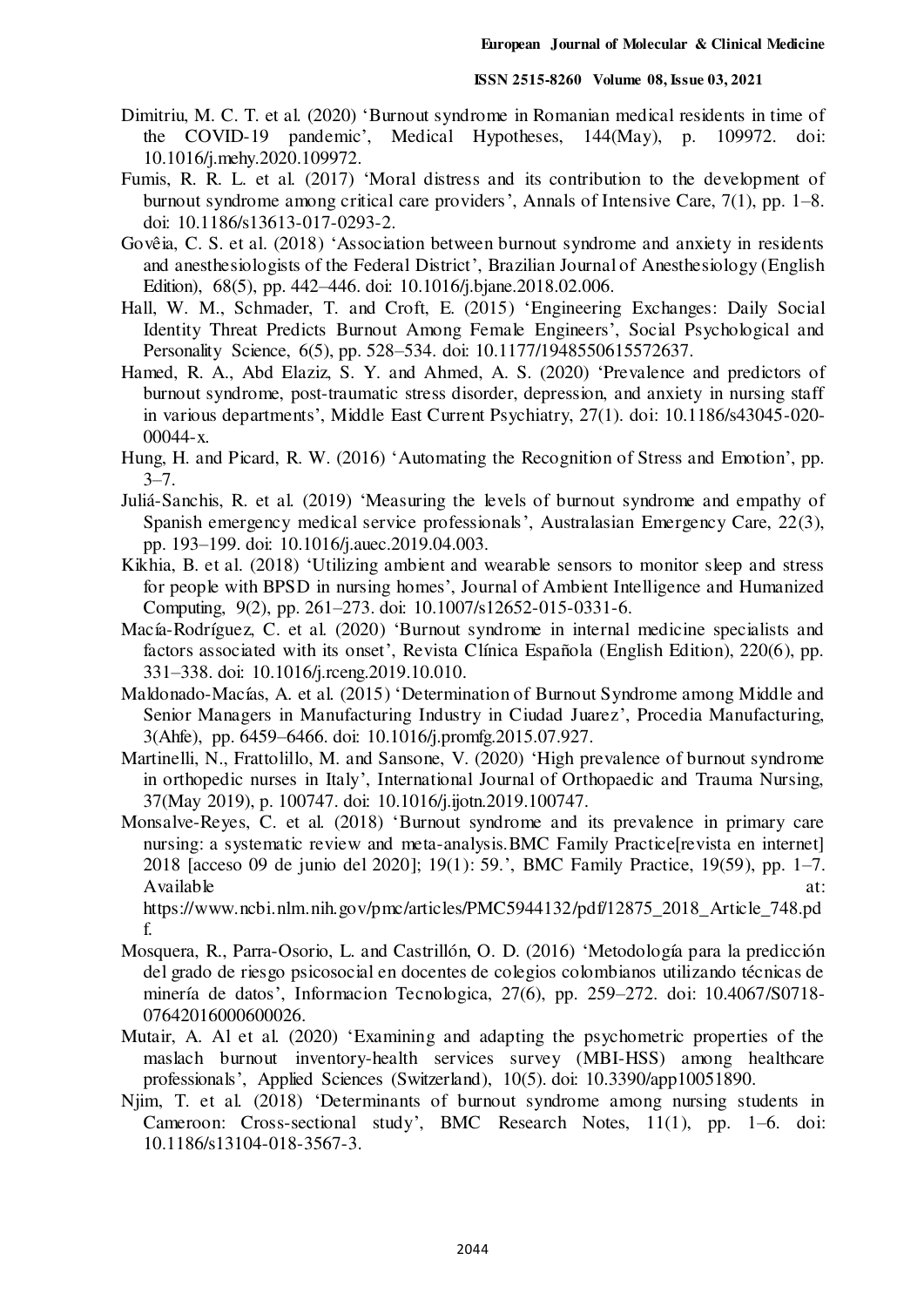- Nolan, G., Dockrell, L. and Crowe, S. (2020) 'Burnout in the Paediatric Intensive Care Unit', Current Pediatrics Reports, 8(4), pp. 184–188. doi: 10.1007/s40124-020-00228-3.
- Panicker, S. S. and Gayathri, P. (2019) 'A survey of machine learning techniques in physiology based mental stress detection systems', Biocybernetics and Biomedical Engineering, 39(2), pp. 444–469. doi: 10.1016/j.bbe.2019.01.004.
- Pliss, I. and Perova, I. (2017) 'Diagnostic Neuro-Fuzzy System and Its Learning in Medical Data Mining Tasks in Conditions of Uncertainty about Numbers of Attributes and Diagnoses', Automatic Control and Computer Sciences, 51(6), pp. 391–398. doi: 10.3103/S0146411617060062.
- Rizo-Baeza, M. et al. (2018) 'Burnout syndrome in nurses working in palliative care units: An analysis of associated factors', Journal of Nursing Management, 26(1), pp. 19–25. doi: 10.1111/jonm.12506.
- Rohani, D. A. et al. (2018) 'Correlations between objective behavioral features collected from mobile and wearable devices and depressive mood symptoms in patients with affective disorders: Systematic review', JMIR mHealth and uHealth, 6(8). doi: 10.2196/mhealth.9691.
- Sağbaş, E. A., Korukoglu, S. and Balli, S. (2020) 'Stress Detection via Keyboard Typing Behaviors by Using Smartphone Sensors and Machine Learning Techniques', Journal of Medical Systems, 44(4). doi: 10.1007/s10916-020-1530-z.
- Schoeps, K. et al. (2019) 'Effects of emotional skills training to prevent burnout syndrome in schoolteachers', Ansiedad y Estres, 25(1), pp. 7–13. doi: 10.1016/j.anyes.2019.01.002.
- Shen, Z. and Spruit, M. (2019) 'A systematic review of open source clinical software on GitHub for improving software reuse in smart healthcare', Applied Sciences (Switzerland), 9(1). doi: 10.3390/app9010150.
- Thomas, C. M., Bantz, D. L. and McIntosh, C. E. (2019) 'Nurse Faculty Burnout and Strategies to Avoid it', Teaching and Learning in Nursing, 14(2), pp. 111–116. doi: 10.1016/j.teln.2018.12.005.
- Timenetsky, K. et al. (2015) 'Prevalence of burnout syndrome among physiotherapist working in intensive care units and step down unit', Intensive Care Medicine Experimental, 3(S1), p. 2197. doi: 10.1186/2197-425x-3-s1-a722.
- Torous, J. et al. (2019) ' 4 th Symposium on Computing and Mental Health ', pp. 1–9. doi: 10.1145/3290607.3298997.
- Torre, M., Santos Popper, M. C. and Bergesio, A. (2019) 'Burnout prevalence in intensive care nurses in Argentina', Enfermería Intensiva (English ed.), 30(3), pp. 108–115. doi: 10.1016/j.enfie.2018.04.005.
- Vévodová, Š. et al. (2016) 'The relationship between burnout syndrome and empathy among nurses in emergency medical services', Kontakt, 18(1), pp. e17–e21. doi: 10.1016/j.kontakt.2016.02.002.
- Myakotnykh, V. S. and Borovkova, T. A. (2017) 'Emotional burnout syndrome in elderly women–physicians', *Advances in Gerontology*, 7(3), pp. 208–213. doi: 10.1134/S2079057017030109.
- Grigorescu, S., Cazan, AM., Grigorescu, O.D. et al. (2018). 'The role of the personality traits and work characteristics in the prediction of the burnout syndrome among nurses—a new approach within predictive, preventive, and personalized medicine concept.' EPMA Journal 9, 355–365[.https://doi.org/10.1007/s13167-018-0151-9](https://doi.org/10.1007/s13167-018-0151-9)
- Solís-Galván J.A., Vázquez-Reyes S., Martínez-Fierro M., Velasco-Elizondo P., Garza-Veloz I., Caldera-Villalobos C. (2021) Towards Development of a Mobile Application to Evaluate Mental Health: Systematic Literature Review. In: Mejia J., Muñoz M., Rocha Á.,